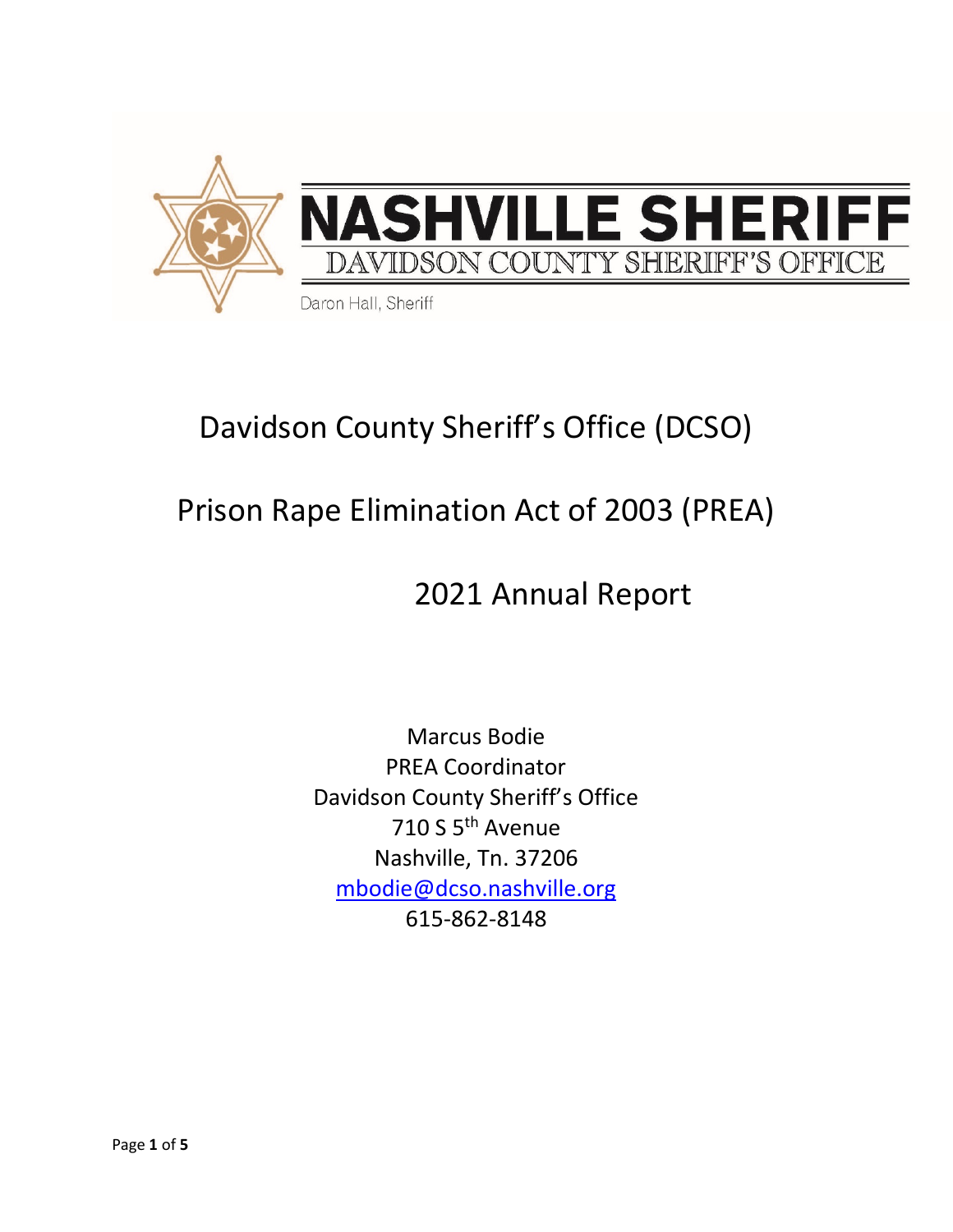The third comprehensive PREA audit of the Nashville-Davidson County Sheriff's Office (DCSO) was held in late 2021, and we are awaiting the final report. Information from the on-site auditors indicate no additional corrective actions are necessary to be granted compliance. Previous audits were conducted in 2015 and 2018.

#### **Current Upgrades to the Agency: Facilities and Technology: PREA 115.18**

With the COVID- 19 pandemic and the variants still a factor for operations in 2020, housing for the incarcerated population was continuously reviewed and adapted to accommodate for the use of quarantine protocols in collaboration with medical services. Staffing levels, while critical at times, maintained appropriate levels in compliance with PREA.

### **2021 Action Items:**

### **a. The Agency:**

The Nashville-Davidson County Sheriff's Office continues to evaluate policies, procedures, and processes to ensure the safety of all individuals. During the regular review process of cases classified as PREA, the administrators and other top officials have the opportunity to suggest improvements and make requests for physical plant upgrades when problem areas are identified. The PREA coordinator conducts monthly on-site inspections to address staff and population education. He reviews past incidents, and reviews first responder's compliance with established protocol. Also, during regular reviews, documentation is reviewed for consistency and compliance. Based on a suggestion from the audit, the PREA coordinator has also been tasked with monthly verification of the processes which extend beyond DCSO responsibility such as checking the 3<sup>rd</sup> party reporting process to ensure other entities have not made changes which affect the reporting capabilities of the population.

The DCSO policy and procedure related to PREA is reviewed at least annually, and is updated as needed to reflect any improvements in the protocol as they develop. We continue to educate staff on referring PREA allegations to appropriate staff for prompt investigations through regular in-service training for all staff members.

#### **b. Sexual Abuse Incident Reviews:**

Nine cases met the guidelines to be reviewed during the Sexual Abuse Incident Review meeting. No cases required recommendations and corrective actions.

> All meetings were conducted through Zoom to accommodate the social distance guidelines, which also allowed for additional opportunity for participation as administrators and other participants did not require additional time to travel across the county in order to participate in the reviews.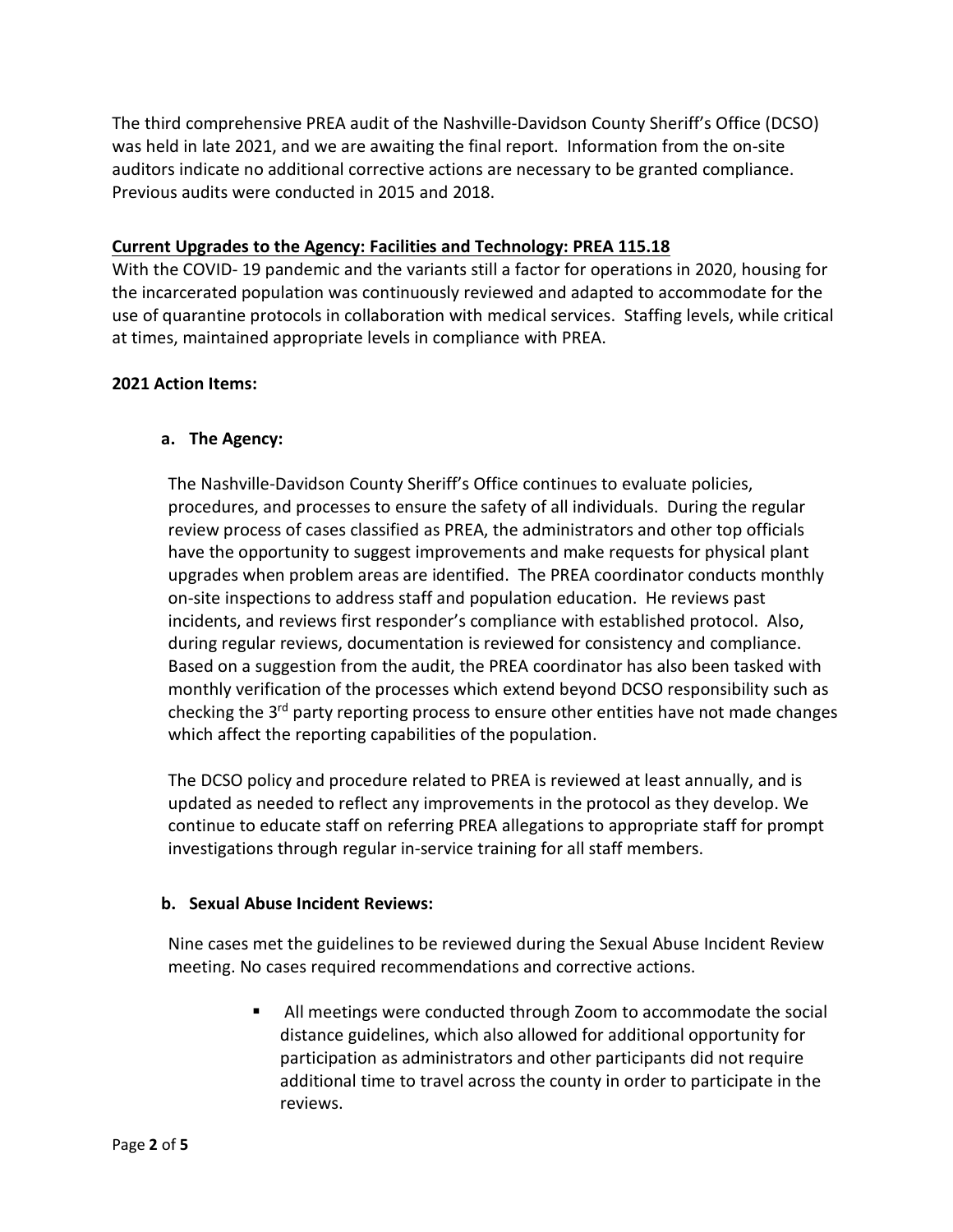The agency continues to improve responsiveness to address housing of all inmates (especially LGBTQI inmates) to ensure appropriate and safer housing placement for everyone.

#### **Aggregated Data for 2021/Data Collection:**

During 2021, there were 23 reported allegations of sexual abuse by inmates, staff, or third party reporting which met PREA reporting guidelines.

Currently there are 2 cases pending: one Inmate-on-Inmate-Sexual-Penetration (IOISP) case from the Downtown Detention Center (DDC) and one case from the Correctional Development Center-Female (CDF) which contains multiple allegations of penetration and voyeurism of single alleged perpetrator from CDF. The cases are currently under investigation, and they have been referred to the Metro Police Department for criminal investigation

There were eight initial inquiry allegations reported and investigated. Initial inquiries are cases which are determined to be unfounded during an initial investigation because of a recanted statement, video proof, an allegation that is physically impossible, or additional evidence/relevant documentation which shows clear and convincing evidence that the allegation is false.

The **Comparison of Allegations by Type** chart demonstrates the breakdown of types of PREA allegations reported and the result of the investigation. It also shows a comparison to the previous year's data:

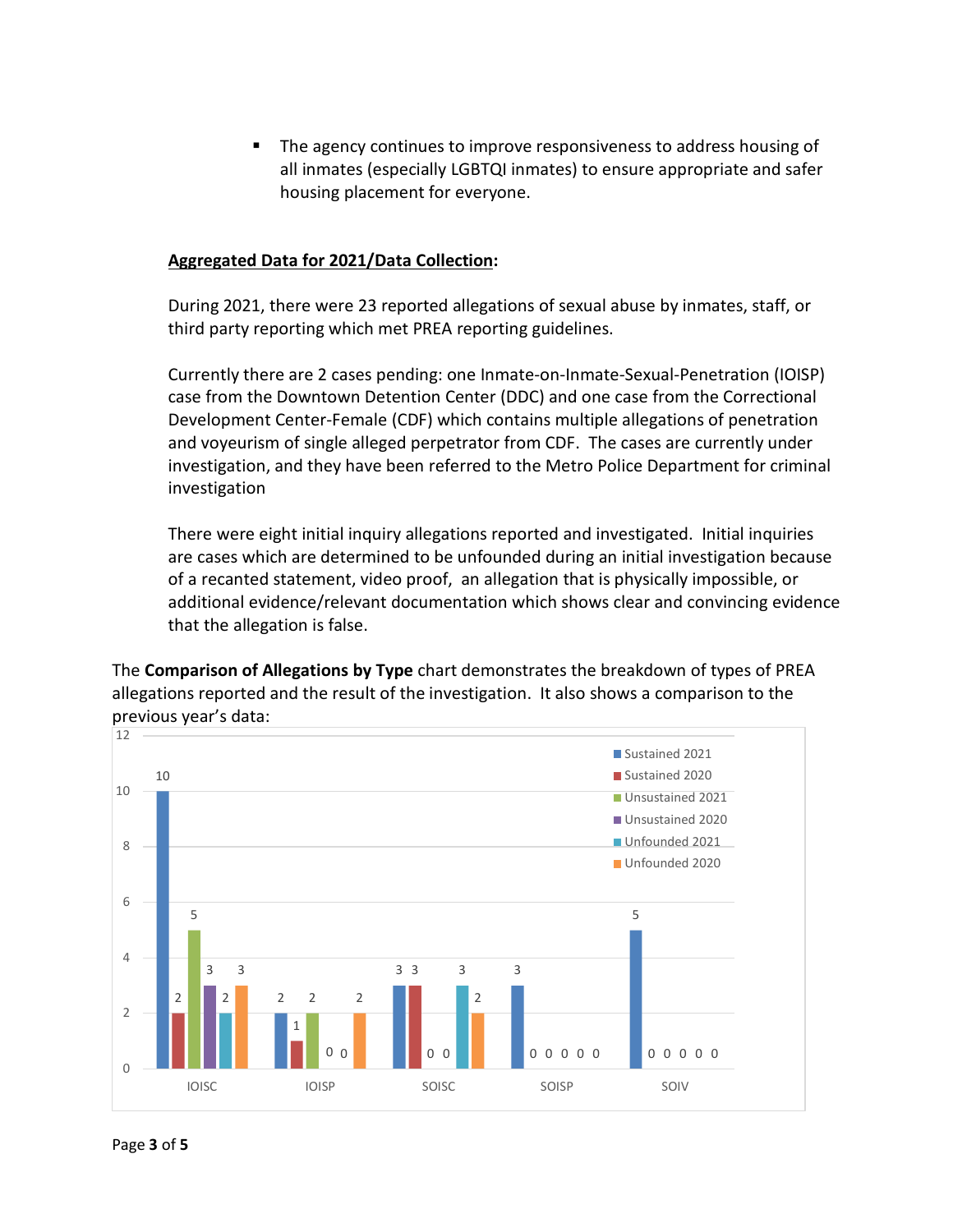

**Facility Comparison for Inmate on Inmate Sexual Abuse 2020-2021**

**Facility Comparison for Staff on Inmate Sexual Assault 2020-2021**